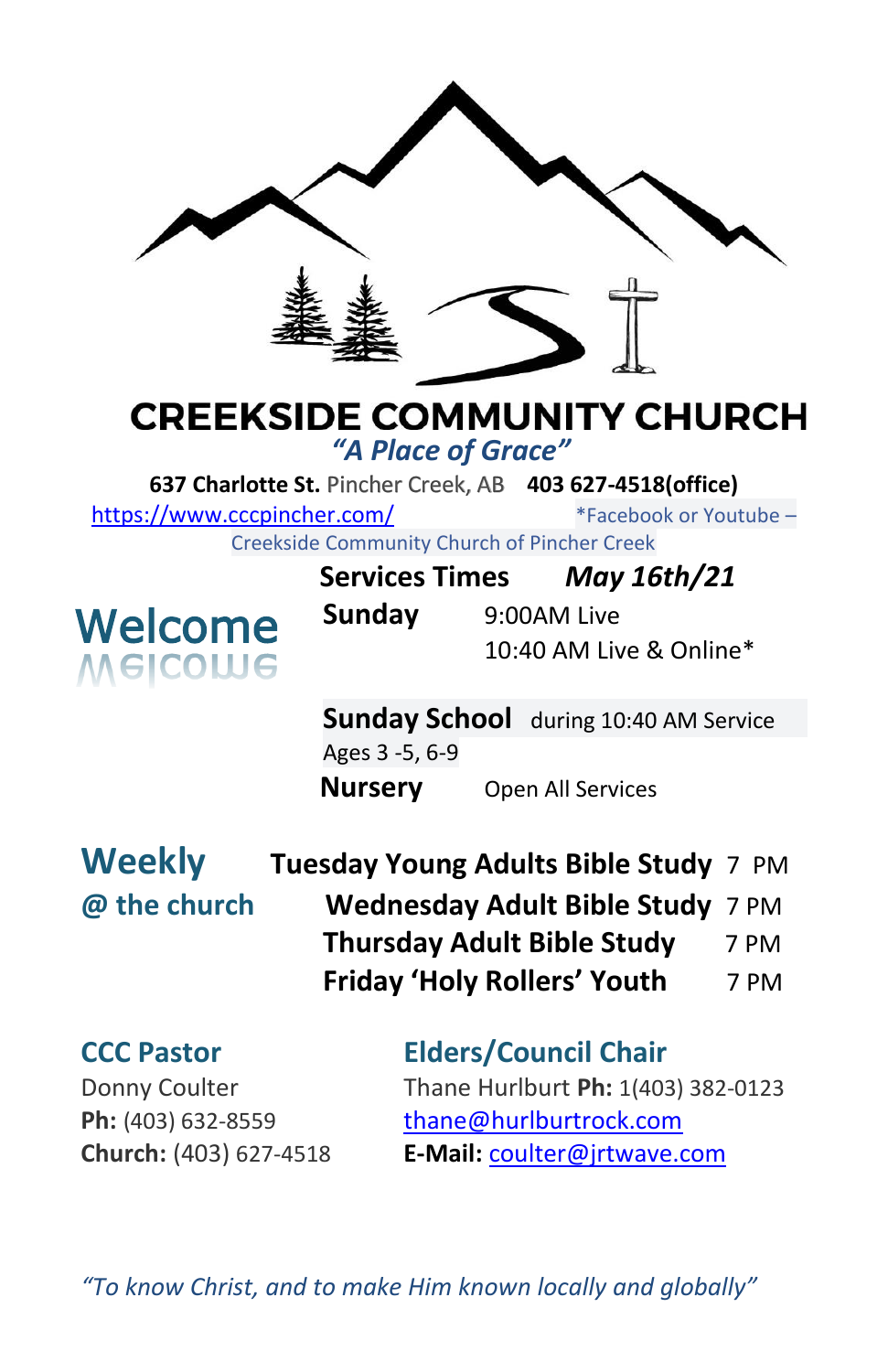## **Ministries & Outreach**

**Community** Joy Hurlburt *Deacon of Congregational Care 403 330-5399*, [joy@hurlburtrock.com](mailto:joy@hurlburtrock.com) **Missions** [sherryakitt@gmail.com](mailto:sherryakitt@gmail.com) **Prayer Needs** Pastor Donny **Youth Ministry 'Holy Rollers' Youth** Lachlan Terpstra Chelsea & Eli Barton **Ph: 403-339-0879 Ph: 403-795-2733**

**Today's Worship Service**

**Welcome and Announcements** Pastor Donny & Thane *Covid 19 mandated attendance allowances (33 people), wearing of masks, physical distancing of two metres, entry main doors, exit north door – all still being adhered to for each service*

- ➢ Welcome to our new church members **Nancy and Steve Young**
- ➢ Tuesday Ladies' Bible Study now on summer break, will start up again this fall
- ➢ Thank you to those who helped with Highway Cleanup last weekend to support Mill Creek Camp's summer programming

**Worship through Music** *Led by Dana, the Survivor! And Eli We have Been Raised Glory to His Name For Your Glory All Glory be to Christ*

#### **Today's Prayer and Praise –**

- *pray for Dave Fehr as his surgery was cancelled again!*
- *Praise and thanks for the Bible Study Leaders, and for Linda Friesen who has hosted the gals' study at her home each Tuesday*
- *Continue to pray for success of (and stirring of our action to support) Parliament Bill C-268 to give conscience protection for doctors and other medical staff so they are not coerced into participation in medically assisted dying (Info from Faith Today 05/06/21)*

*"To know Christ, and to make Him known locally and globally"*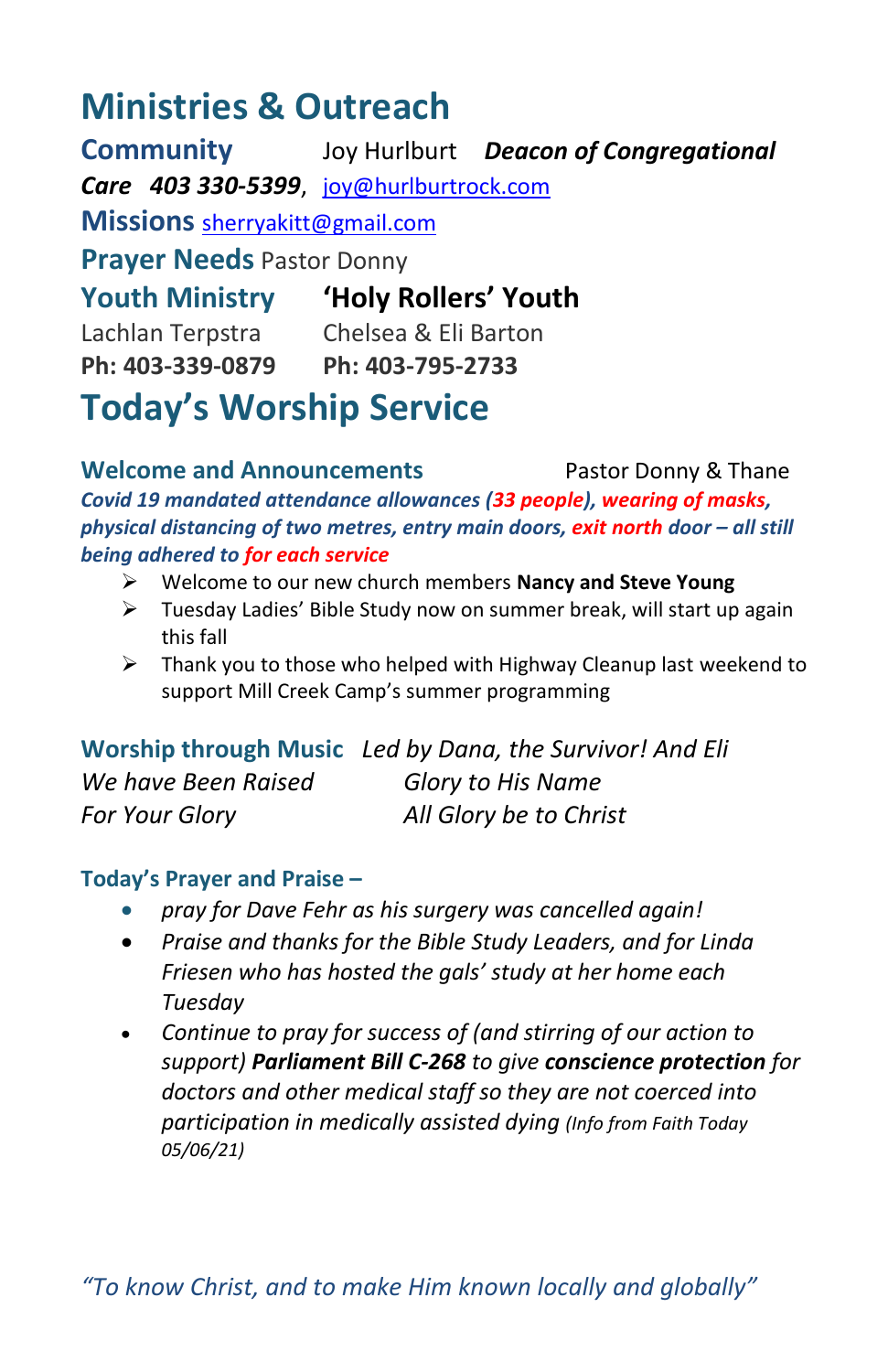**Offerings Options - box** on back table, **Mail** - CCC Box 757, Pincher Creek T0K 2J0. **Auto-debit** or **e-transfer** – [ccctreasurer20@gmail.com](mailto:ccctreasurer20@gmail.com) **Benevolent offering** - box also on back table or add to your auto debit

### **Today's Message Notes . . .**

#### **Behold Your God Exodus 33 Part 2 Positioning ourselves to receive**

#### **\*\* The ultimate need that each one of us have is to experience the manifest presence of God\*\***

Moses never lost focus of what was most important:

- 1. God was with him and **GOD's reputation was most important**
- 2. He could know Him

#### **Observations**

**Observation #1 - I want to know you**

 $-$  Phil 3 $\cdot$ 7-10

**Observation #2 - You are not enough**

- Jeremiah 9:23, 24

#### **Observation #3 - Whatever you had before is not enough**

#### **Observation #4 - God determines the conditions and position of His revelation**

- The amount of revelation
- Stand on the rock near Me
- You make the stones like before, be ready early, no one is to come near

\*\* How many times do we march into God's presence and tell Him how He should work or how we want Him to do things for us?? \*\*

James 4:1-6

#### **Observation #5 – We need to position ourselves to experience God's glory consistently**

- 1. Heart for God
- 2. Obedience to God



**Other Stuff** OK relationships work business finances

Sinful addictions self centered Sex pleasures

**OBEDIENCE** 

*"To know Christ, and to make Him known locally and globally"*